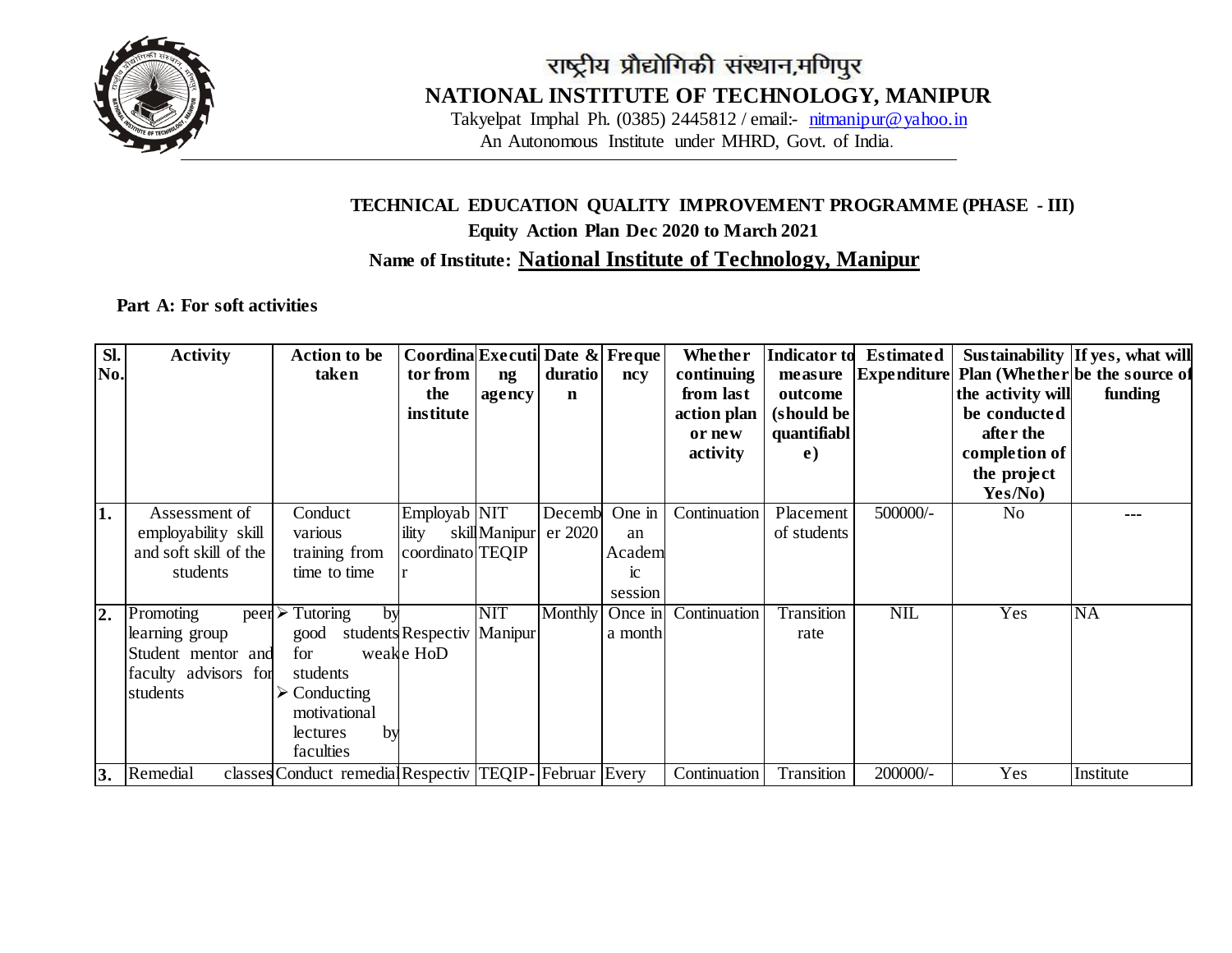

# राष्ट्रीय प्रौद्योगिकी संस्थान,मणिपुर **NATIONAL INSTITUTE OF TECHNOLOGY, MANIPUR**

Takyelpat Imphal Ph. (0385) 2445812 / email:- [nitmanipur@yahoo.in](mailto:nitmanipur@yahoo.in) An Autonomous Institute under MHRD, Govt. of India.

|                  | and                                      | classes                         | for e HoD     | $\mathbf{I}$ | y 2021   | semester    |              | rate       |            | (Only repeat)  |                  |
|------------------|------------------------------------------|---------------------------------|---------------|--------------|----------|-------------|--------------|------------|------------|----------------|------------------|
|                  | Repeat exams                             | student<br>needing              |               | <b>NIT</b>   |          |             |              |            |            | exam, no       |                  |
|                  |                                          | academic support                |               | Manipur      |          |             |              |            |            | funding        |                  |
|                  |                                          |                                 |               |              |          |             |              |            |            | required)      |                  |
|                  |                                          | Conduct                         |               |              |          |             |              |            |            |                |                  |
|                  |                                          | supplementary                   |               |              |          |             |              |            |            |                |                  |
|                  |                                          | examinations                    |               |              |          |             |              |            |            |                |                  |
| $\overline{4}$ . | (i)                                      | Pedagogical Conduct Faculty EAP |               | TEQIP-       | Jan-     | Once in New |              | Faculty    | 300000/-   | Yes            | <b>Institute</b> |
|                  | subject                                  | related development             | Coordinat III |              | March    | a           |              |            |            |                |                  |
|                  | /gender sensitization training at NIT or |                                 |               | <b>NIT</b>   | 2021     | semester    |              |            |            |                |                  |
|                  | training or workshop Manipur or send     |                                 |               | Manipur      |          |             |              |            |            |                |                  |
|                  | for faculty/staff                        | for<br>faculty                  |               |              |          |             |              |            |            |                |                  |
|                  |                                          | training a repute               |               |              |          |             |              |            |            |                |                  |
|                  |                                          | institute/training              |               |              |          |             |              |            |            |                |                  |
|                  |                                          | center related to               |               |              |          |             |              |            |            |                |                  |
|                  |                                          | pedagogical,                    |               |              |          |             |              |            |            |                |                  |
|                  |                                          | domain                          |               |              |          |             |              |            |            |                |                  |
|                  |                                          | knowledge etc.                  |               |              |          |             |              |            |            |                |                  |
|                  |                                          |                                 |               |              |          |             |              |            |            |                |                  |
|                  |                                          | Financial support               |               |              |          |             |              |            |            |                |                  |
|                  | (ii) Provide faculty to                  | faculty                         |               |              |          |             |              |            |            |                |                  |
|                  | to enroll in Part-time pursuing          | Ph.D                            |               |              |          |             |              |            |            |                |                  |
|                  | PhD                                      | for<br>programs                 |               |              |          |             |              |            |            |                |                  |
|                  |                                          | attending                       |               |              |          |             |              |            |            |                |                  |
|                  |                                          | conferences,                    |               |              |          |             |              |            |            |                |                  |
|                  |                                          | thesis<br>printing              |               |              |          |             |              |            |            |                |                  |
|                  |                                          | etc.                            |               |              |          |             |              |            |            |                |                  |
| 5.               | Sharing information                      | Institutes can                  | EAP           | TEQIP-       | Jan-     | Yearly      | Continuation | Admission  | $100000/-$ | N <sub>0</sub> |                  |
|                  | and knowledge                            | organize camps at Coordinat III |               |              | March    |             |              | rate from  |            |                |                  |
|                  | about engineering                        | the school in the $\vert$ or    |               | <b>NIT</b>   | 2021, 2- |             |              | rural area |            |                |                  |